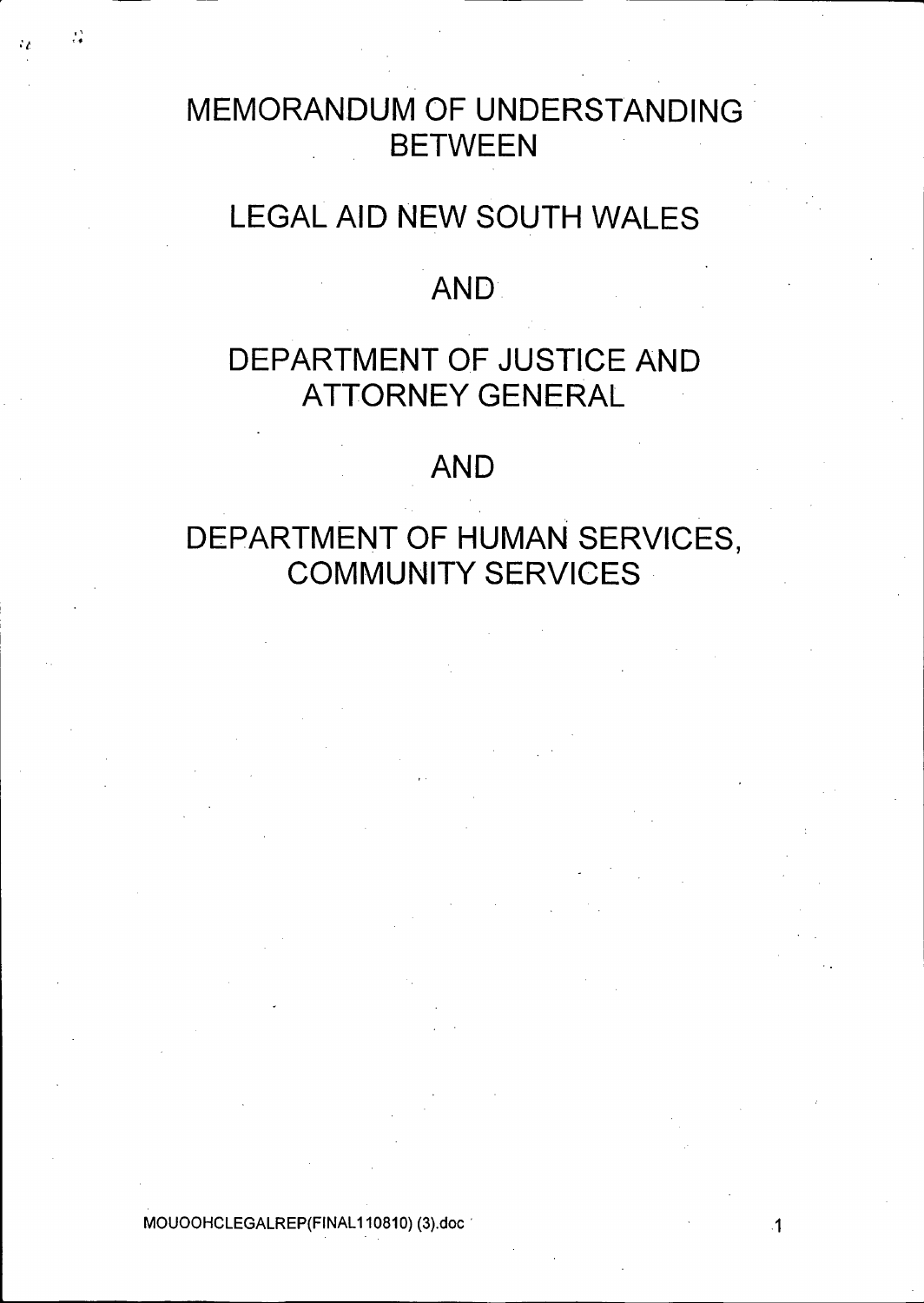#### $\blacktriangleleft$ **Introduction**

 $\cdot$  :

 $\ddot{\phantom{1}}$ 

- 1.1 This Memorandum of Understanding ("MoU") has been established to facilitate the provision of legal advice to children and young persons:
	- under the parental responsibility of the Minister for Community Services or Director-General of the Department of Human Services, and
	- for whom the Minister or Director-General has parental responsibility for consenting to, and having the carriage on behalf of the child or young person, of litigation, and
	- who may have a civil claim against the State of NSW.
- 1.2 This MoLL sets out the understanding between the Chief Executive Department of Human Services Community Services, ("CS"), Legal Aid NSW ("I egal Aid") and the Department of Justice and Attorney Gener ("D JAG") (collectively, "the Parties") about the role each will play in ensuring that children and young people in out of home care have ready access to independent legal advice about their prospects in relation to making a claim  $-$  or seeking any other legal remedy  $$ against the State of NSW and legal representation to bring such a claim or seek such a remedy if it is reasonable to do so.
- 1.3 In this MoU, the terms "child" and "young person" have the same meaning as in the Children and Young Persons (Care and Protection) Act 1998 (NSW), namely that a child is a person under the age of 16 years and a young person is a person aged 16 or 17 years.
- 1.4 The Parties recognise that the safety, welfare and well-being of children and young persons is a matter of paramount concern to each agency in fulfilling its role in the process set out in this MoU.

#### 2 Roles and Responsibilities

- 2.1 The Department of Human Services ("DHS") is the lead agency with statutory responsibilities for the provision of child protection and out of home care services to children and young persons living in NSW. These responsibilities are met by CS, an agency within DHS. CS may also have other responsibilities in relation to children and young persons for whom the Director-General has parental responsibility or for whom the Minister has parental responsibility and has delegated the exercise of this responsibility to DHS.
- 2.2 Where the Minister or Director-General has relevant parental responsibility for the child or young person, CS should arrange for the child or young person to have access to independent legal advice and necessary assistance where the child or young person may have a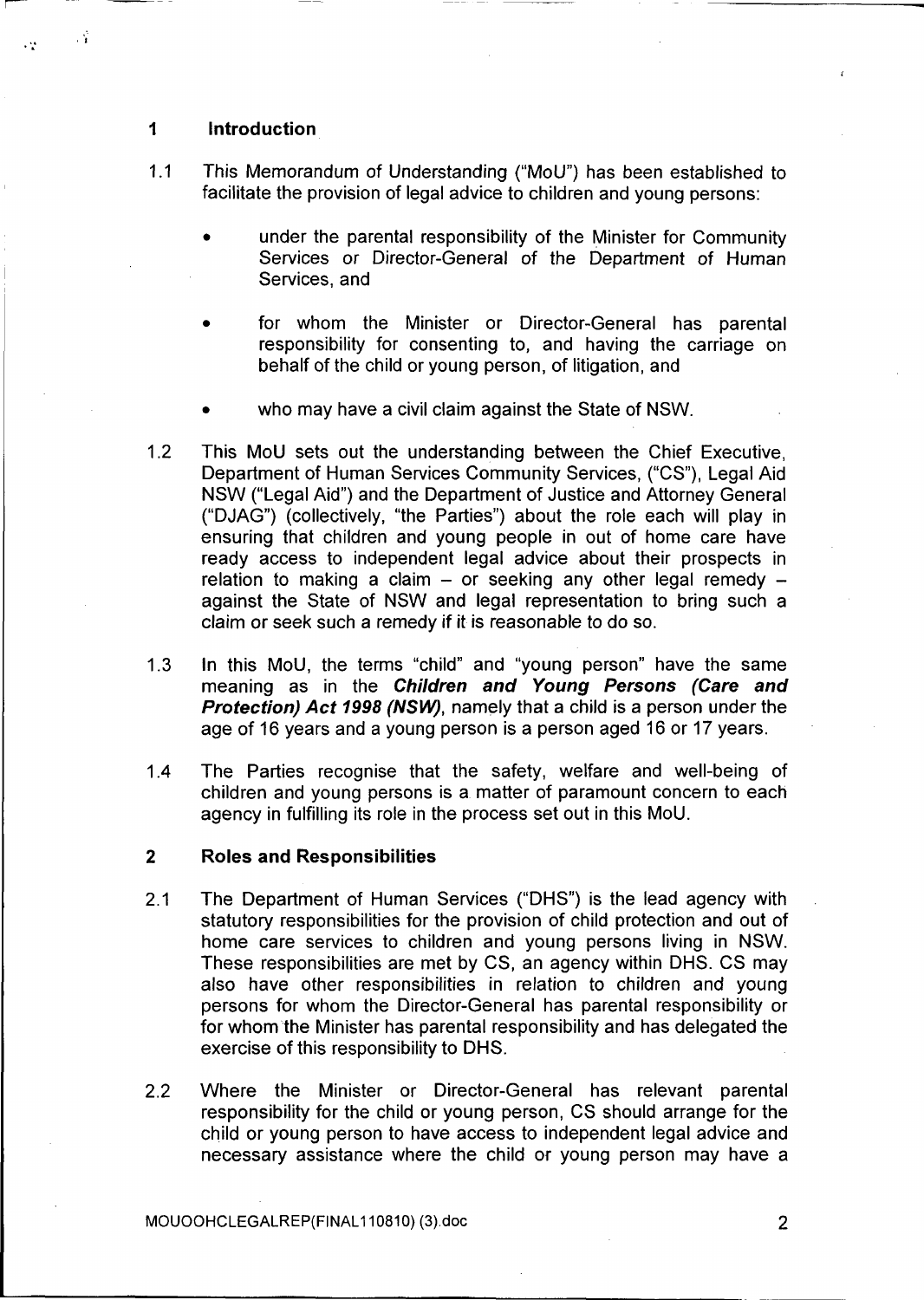claim against the State of NSW. This advice and any assistance necessary to pursue a claim or remedy with reasonable prospects should be arranged as soon as it is appropriate and practicable to do SO.

- $2.3.$ There may arise, or be perceived to arise, a potential conflict of interest for CS in providing or obtaining legal advice or pursuing a claim against the State of NSW on behalf of a child or young person for whom it has or exercises parental responsibility. Therefore, a clear and certain process is needed to enable CS to appropriately and effectively discharge its duty to such a child or young person while avoiding any conflict of interest.
- 2.4. Legal Aid is established under the Legal Aid Commission Act 1979 to improve access to justice by providing a range of legal services to socially and economically disadvantaged people and recognises that children and young people in out of home care are a class of persons who may be disadvantaged and vulnerable.
- 2.5 DJAG administers the courts, tribunals, laws and justice programs of NSW. DJAG plays a key role in promoting access to justice and equity before the law.
- 2.6 DJAG is responsible for the funding and administration of the Guardian Ad Litem Scheme.
- 2.7 The Parties recognise that section 9(e), Children and Young Persons (Care and Protection) Act 1998 (NSW) provides that a principle of the Act is that children and young persons who are unable to live with their parents for whatever reason are entitled to special protection and assistance from the State, and that this would include the provision of legal services to such children and young persons.
- 2.8 Therefore, the Parties have agreed to implement the process set out in clauses 3, 4, 5 and 6 below.
- 2.9 The Parties recognise that each agency will fulfil its role in that process in accordance with its policies and procedures. This MoU does not affect the interpretation and/or application of those policies and procedures in any way.

#### 3 **Request to DJAG**

A.

 $\mathcal{C}^{\bullet}_{\bullet}$  ,  $\mathcal{C}^{\bullet}_{\bullet}$ 

3.1 Where CS becomes aware that a child or young person who is under the parental responsibility of the Minister or the Director-General may have a possible civil action against the State of NSW the Director of Legal Services at CS may forward to the Manager of Legal Services Branch at DJAG a letter requesting that an advice be sought as to whether the possible claim has sufficient merit that it is reasonable in all circumstances to commence legal proceedings.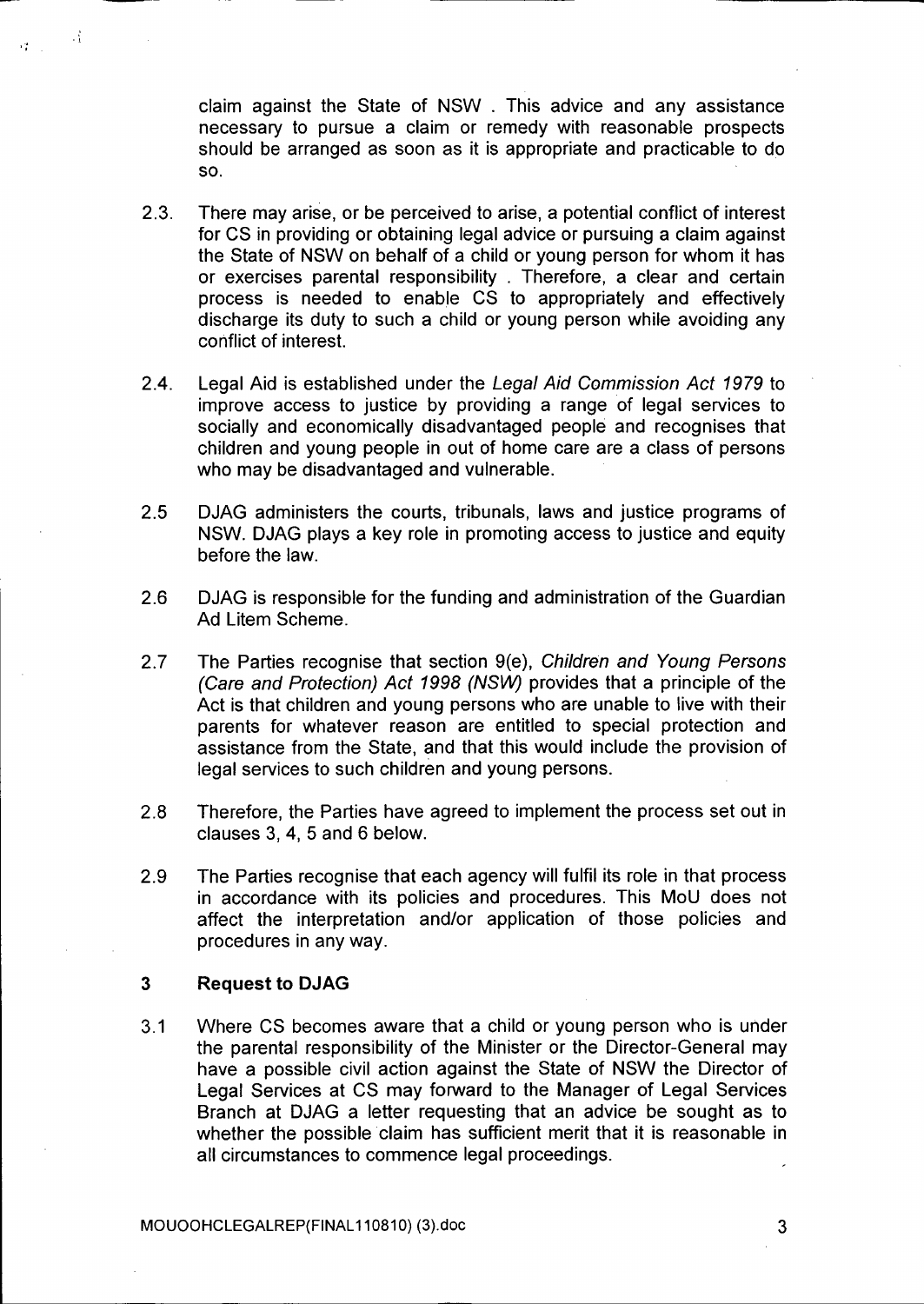- $3.2$ Attached to the letter will be:
	- evidence to establish the parental responsibility of the Minister or the Director-General, and
	- a statement setting out the reasons why CS considers that the child or young person may have a claim against the State, and
	- contact details of the child or young person or an appropriate person within the CS office that has case management responsibility of the child or young person, and
	- all information held by CS that will assist in assessing the claim or advice as to when the relevant information may be forthcoming.
- 3.3 CS will seek the consent of the child or young person to provide the information referred to in clauses 3.1 and 3.2 to DJAG where the child or young person has the capacity to provide such consent. The Parties agree that where the child or young person does not have this capacity, CS can provide the information to the D JAG as an exercise of its delegated parental responsibility for the child or young person.
- 3.4 If further information of the kind described in clause 3.2 becomes available to CS after the referral to DJAG, CS will forward such information to DJAG.

#### 4 Allocation of the request to a Guardian Ad Litem

- 4.1 Where DJAG receives a request pursuant to clause 3.1, DJAG will allocate that request to a Guardian Ad Litem ("Guardian") from the Guardian Ad Litem Scheme in order for the Guardian to act as tutor for the child or young person.
- 4.2 DJAG will forward a letter to CS to advise that the request has been allocated to a Guardian.
- 4.3 DJAG will ensure that policies and mechanisms are in place to ensure that any Guardian allocated a request for advice acts to safeguard and represent the interests of the child or young person.
- 4.4 DJAG will ensure that policies and mechanisms are in place to check that the costs incurred through the conduct of a Guardian and the soliciting of an advice are reasonable.
- 4.5. DJAG will provide the necessary administrative support to the Guardian appointed.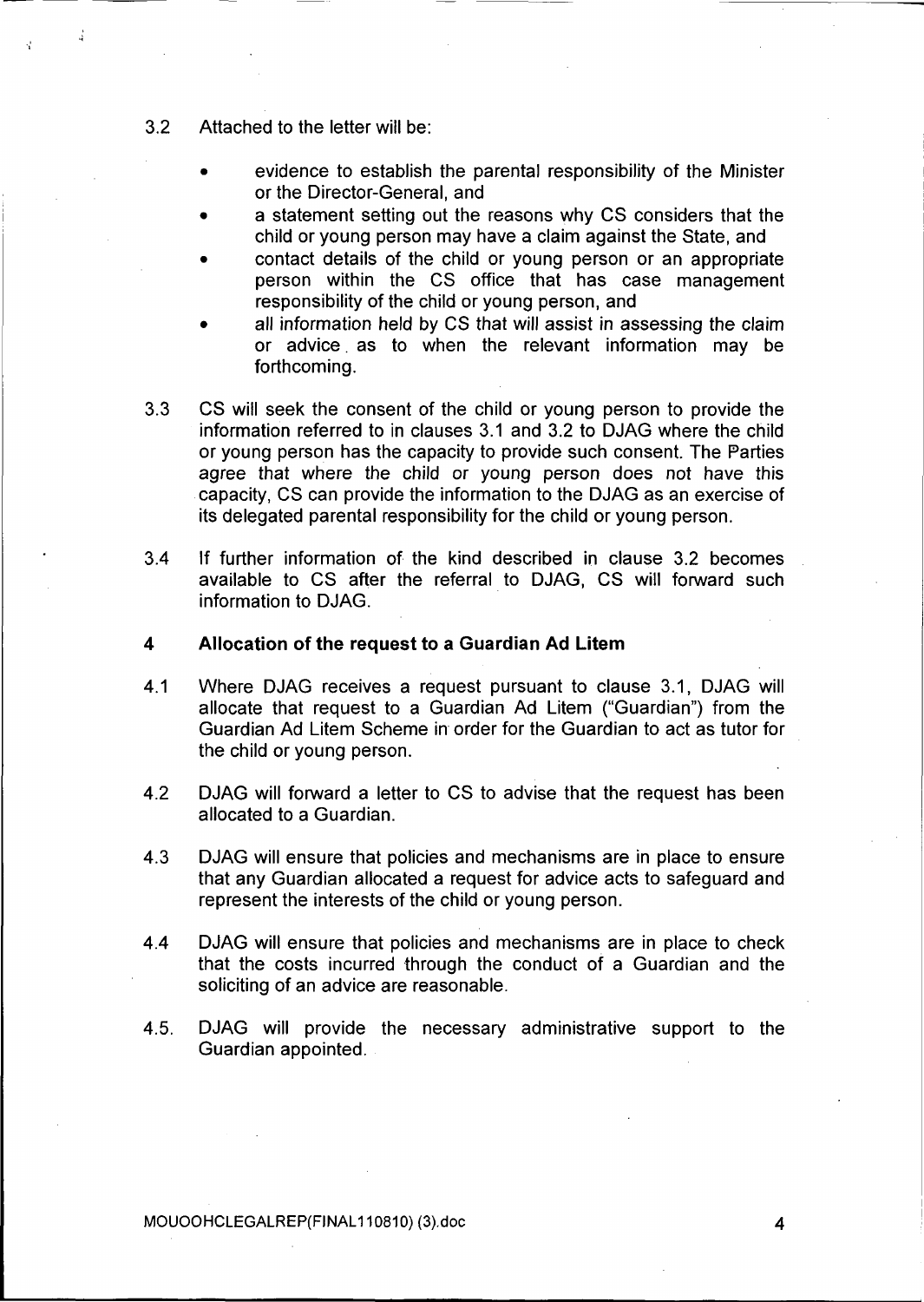#### 5 Referral to Legal Aid

- 5.1 Once a request for advice is allocated to a Guardian pursuant to clause 4.1, the Guardian will become familiar with such material provided by CS and then forward that material under cover of letter to Legal Aid.
- 5.2 Legal Aid will arrange for a merits advice to be prepared by a private practitioner.
- 5.3 Where a practitioner requires further information or instructions in order to prepare the requested advice this is to be provided by the Guardian.
- 5.4. Legal Aid will endeavour to ensure that the advice is completed within 3 months. Upon receiving the advice from the practitioner, Legal Aid will review the advice to ensure that it is of an appropriate standard and that it serves the purpose of the process by advising whether or not the possible claim has sufficient merit that it is reasonable in all circumstances to commence legal proceedings.
- 5.5. Legal Aid will then forward the advice to the Guardian. The Guardian will arrange for the advice to be placed on a file held by DJAG and write to CS to inform CS that an advice has been sent to DJAG.

#### 6 Receipt of Advice

- 6.1 Where the Guardian receives an advice that indicates that the possible claim has sufficient merit that it is reasonable in all circumstances to commence legal proceedings the Guardian may make the necessary arrangements to engage legal assistance for the child or young person.
- 6.2 Where a Guardian determines that an advice indicates that further legal action should be taken, DJAG will encourage the Guardian to seek assistance for the child or young person through an application to Legal Aid or a pro bono scheme and to remain the Guardian of the child or young person throughout the course of any subsequent proceedings.

#### 7 Indemnity

- 7.1 In any legal proceedings commenced by the Guardian on behalf of a child or young person, CS will not seek a costs order.
- 7.2 If, in the course of any legal proceedings commenced by the Guardian on behalf of the child or young person, a court makes an ordinary costs order in favour of CS against the Guardian, CS agrees not to enforce the costs order.
- 7.3 If, in the course of any legal proceedings commenced by the Guardian on behalf of a child or young person, a court makes an ordinary costs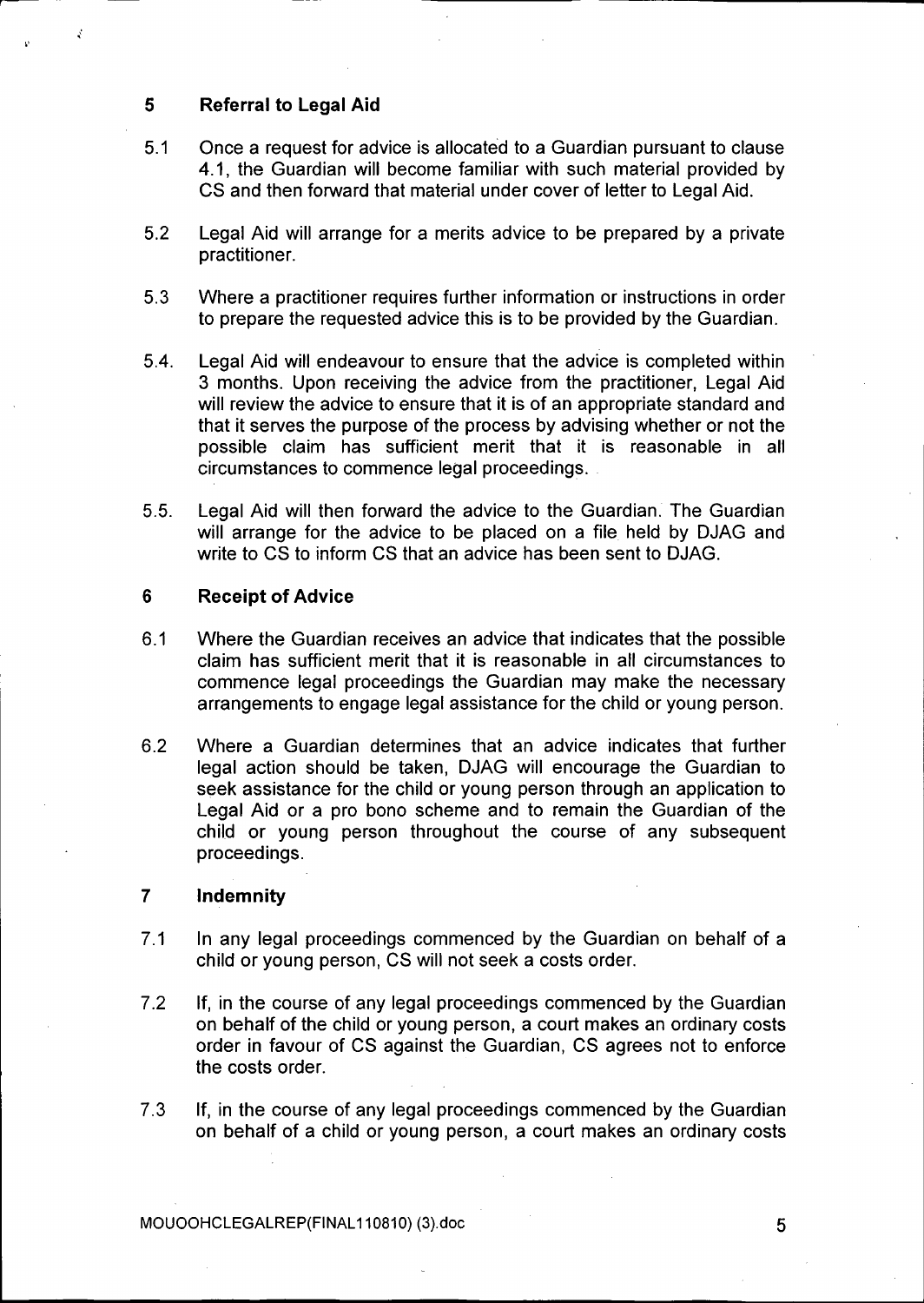order in favour of any person other than CS, CS agrees to indemnify the Guardian for the amount of the costs order.

- $7.4$ However, if in any proceedings commenced by the Guardian on behalf of a child or young person, a court orders the Guardian to pay indemnity costs partly or wholly by reason of the manner in which the Guardian conducted the litigation, CS may enforce any such costs order made in its favour and does not agree to indemnify the Guardian against any such costs orders made in favour of any other person.
- 7.5. CS agrees to indemnify the Guardian from any legal action taken against the Guardian arising in connection with the performance in good faith by the Guardian of his or her duties as Guardian.

#### 8 Invoicing Arrangements

- 8.1 When Legal Aid receives an advice on merit, Legal Aid will provide an invoice to the Guardian who will request that DJAG pay the invoice. DJAG will then seek reimbursement from CS.
- 8.2 Legal Aid and CS agree that the cost invoiced by Legal Aid for the cost of providing an advice will be in accordance with the fees schedule attached to this MoU and marked 'A'.
- 8.3 DJAG will invoice CS for the costs incurred by the Guardian allocated to a child or young person pursuant to clause 4.1.
- 8.4 DJAG and CS agree that the cost invoiced by DJAG for the cost of the work of a Guardian are to be in accordance with the fees schedule attached to this MoU and marked 'B'.
- 8.5 The Parties recognise that the attached schedules may be amended and fees may be adjusted from time to time throughout the life of this MOU as agreed by the parties to each schedule.

#### 9. Review

- $9.1.$ This MoU may be reviewed at any time by the agreement of the Parties and in any event within three years of the date of this MoU.
- 9.2 Alterations to this MoU may also be made at any time by the Parties and any such agreed alteration will be considered part of this MoU.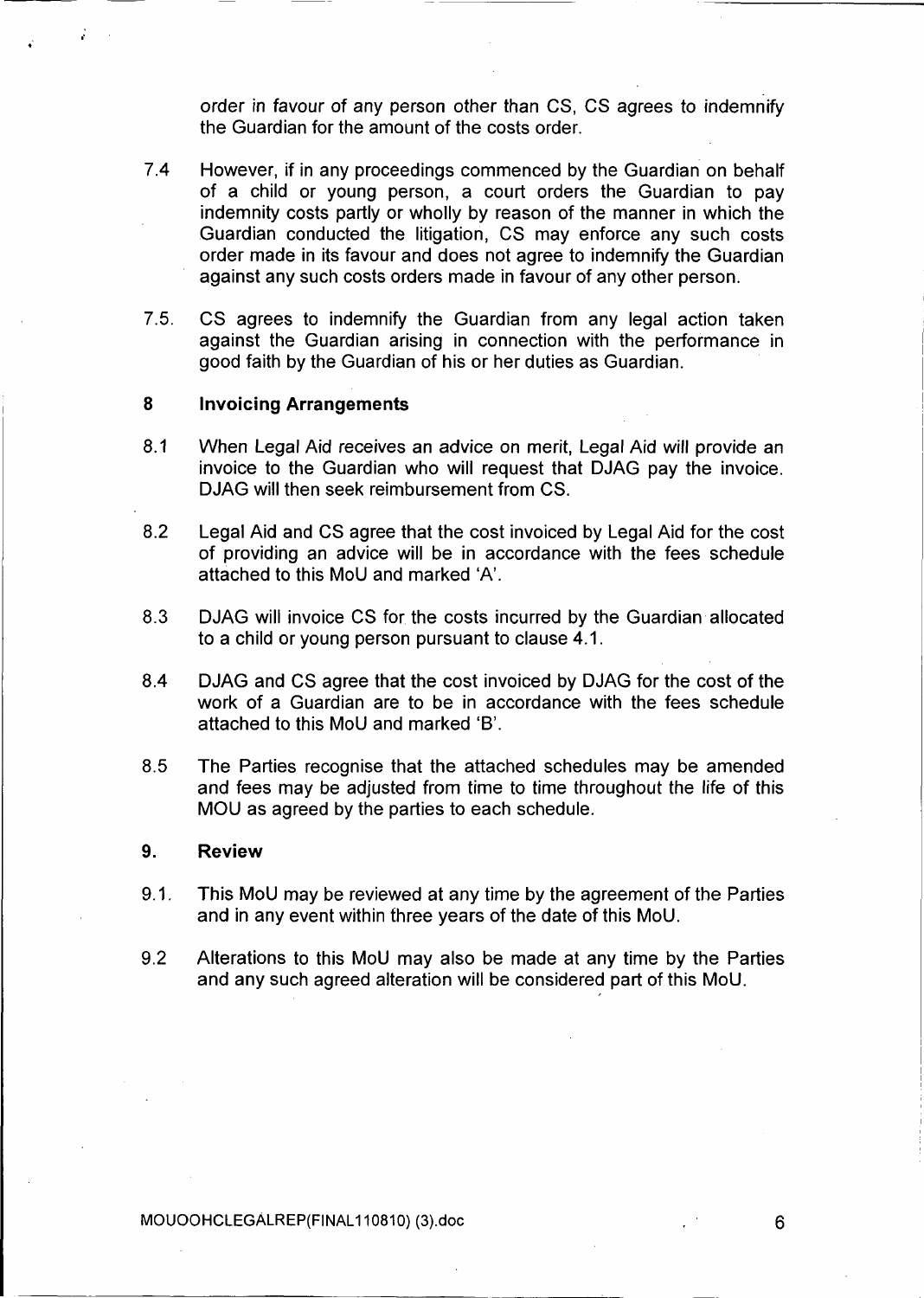This Memorandum is dated:

**Chief Executive Officer** Legal Aid NSW

~~~" CommunitY Services "S'e"rvices

 $\mu\mu$  K m=

Director-General Department of Justice and Attorney General

MOUOOHCLEGALREP(FINAL110810) (3).doc 7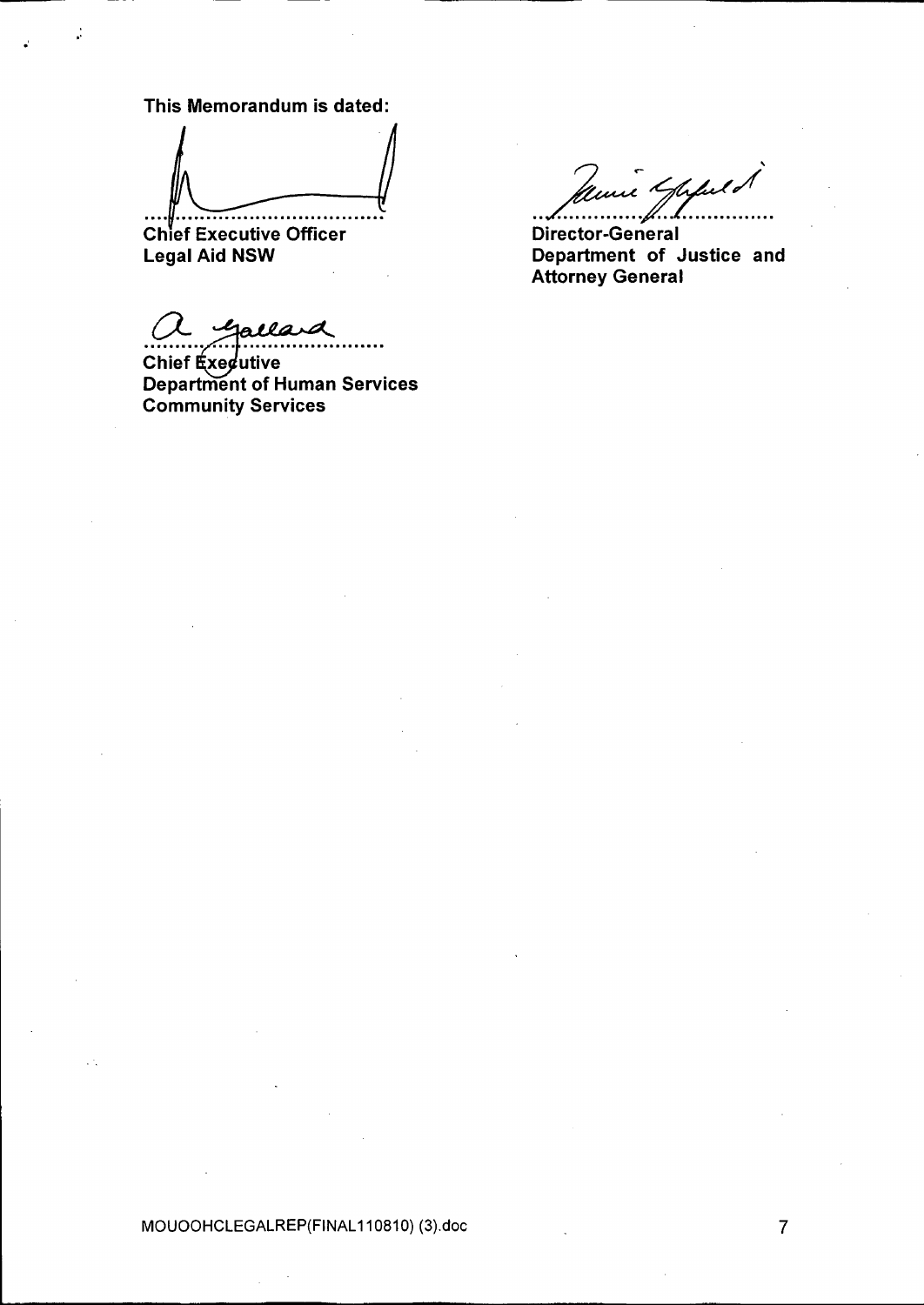• • /

## Fees schedule for legal practitioners providing a merits advice

clause 5.2 ofthis Memorandum of Understanding in accordance with the following schedule

|                      | ※支付はのの時に書き                                            |
|----------------------|-------------------------------------------------------|
| Solicitors' fees     | \$320 per hour and up to \$360 per hour plus GST      |
| <b>Disbursements</b> | reasonable disbursements as approved by Legal Aid NSW |
| Counsel's fees       | \$350 per hour and up to \$390 per hour plus GST      |

/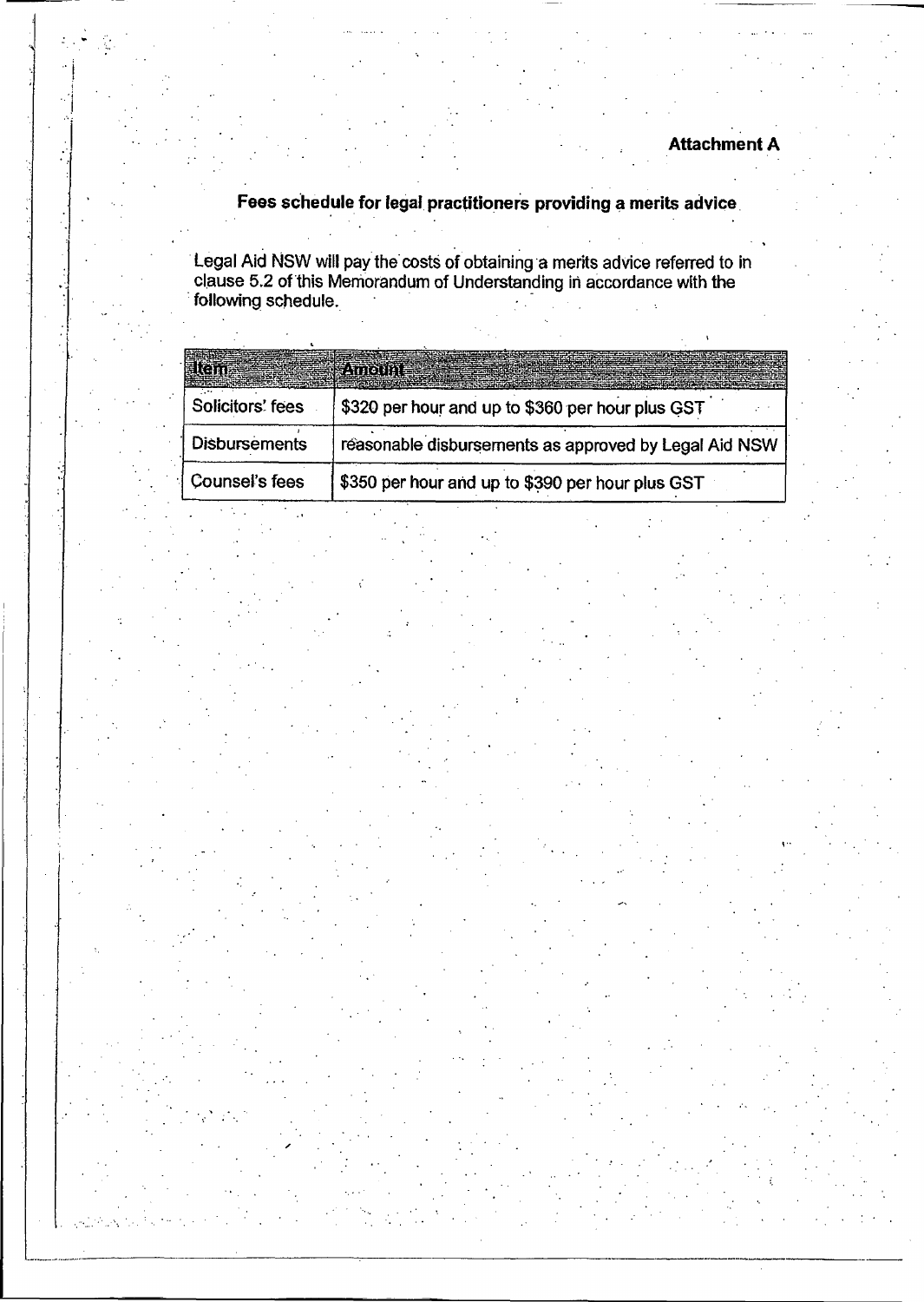

# Fee Schedule

The fees are payable to a Guardian ad Litem on the Guardian ad Litem Panel for services provided in accordance with the Code of Conduct and Handbook.

### General Guidelines

Items not specifically included in these guidelines are subject to separate negotiations.

All air travel, overnight accommodation and travel/sustenance expenses exceeding \$50 must have pre-approval of the Director or Manager of the Legal Services Branch.

All fees exceeding the maximum time must be pre-approved by the Director or Manager of the Legal Services Branch.

All hourly rates are to be rounded to the nearest half hour.

All hourly rates are inclusive of GST

No allowance is payable for general office overheads. An allowance may be payable for administration costs (eg faxes to client and photocopying) in certain circumstances with prior approval of the Director or Manager of the Legal Services Branch.

### Timeframes for invoicing

Where first applicable a Guardian ad Litem must invoice:.

- Within 28 days of the matter being finalised
- Every three months of the proceedings, starting from when the Guardian ad Litem was appointed
- Where the cost of services exceeds \$1,500

### Tax invoice

A copy of the tax invoice template is attached. All Guardian ad Litems should use the template when invoicing.

Invoices and tax invoice queries should be e-mailed to guardian ad litem\_panel\_coordinator@agd.nsw.gov.au or posted to GPO Box 6, Sydney 2001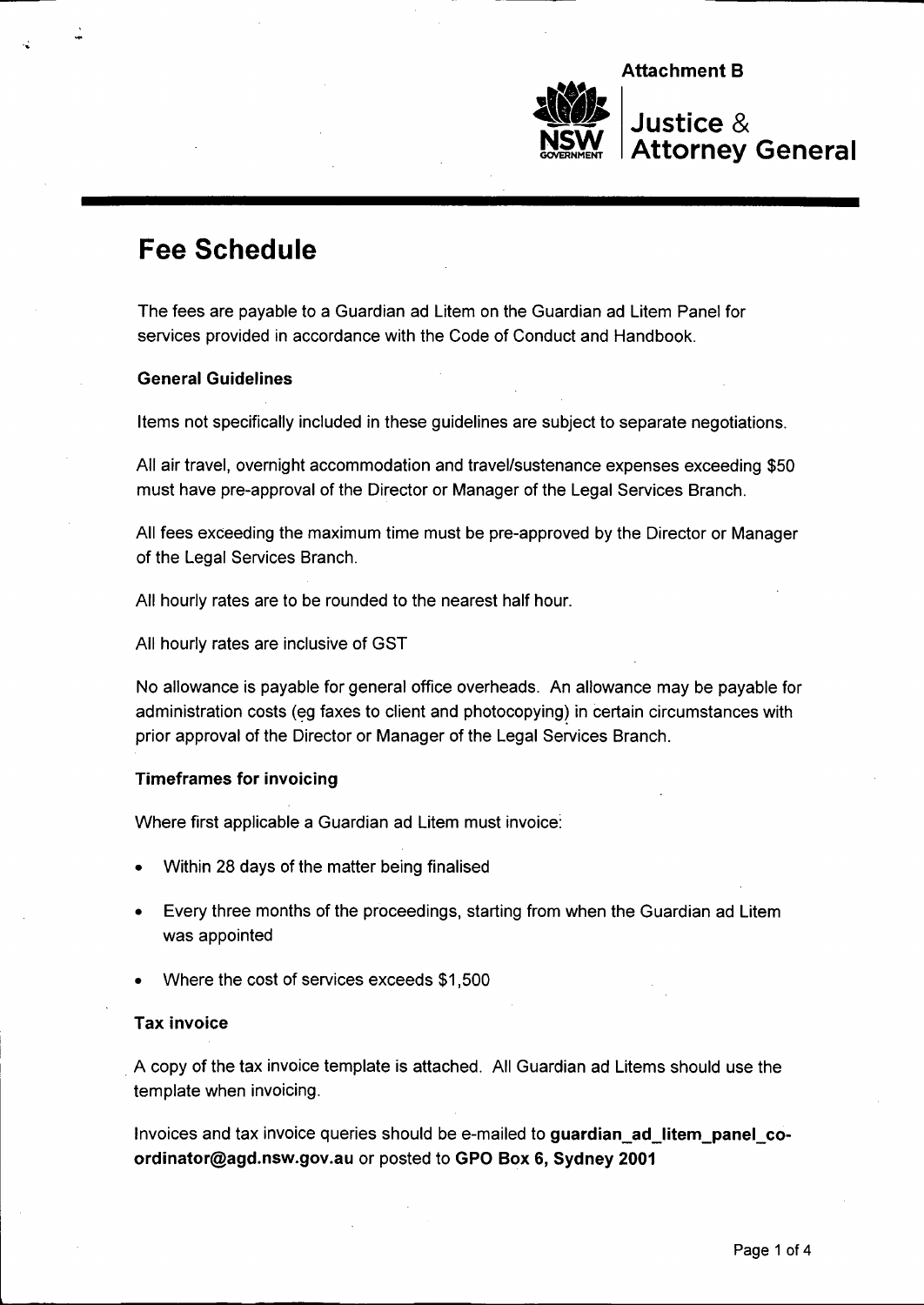# **Scale of fees**

 $\frac{1}{3}$ 

 $\ddot{\phantom{a}}$  $\frac{1}{2}$ 

 $\frac{1}{2}$ 

 $\dot{3}$ 

 $\bar{z}$ The scale of fees is as follows:

 $\overline{a}$ 

| <b>Item</b><br><b>No</b> | Nature of attendance or preparation                                                                                                                                                                                                                                                                                                          | Rate/per<br>hour*            | <b>Maximum time per</b><br>appointment**   |  |  |
|--------------------------|----------------------------------------------------------------------------------------------------------------------------------------------------------------------------------------------------------------------------------------------------------------------------------------------------------------------------------------------|------------------------------|--------------------------------------------|--|--|
| 1a                       | Preparation for Court (includes perusing the Court/Tribunal<br>file, preparation of Affidavits, Care plans, s65 conferences<br>etc)                                                                                                                                                                                                          | \$50 per<br>hour             | Up to 3 hours                              |  |  |
| 1b                       | Preparation for ADR or other conference (includes perusing<br>any relevant files or documents and preparing required<br>documents)                                                                                                                                                                                                           | \$50 per<br>hour             | Up to 2 hours                              |  |  |
| $\mathbf{2}$             | Conference with client/solicitor/Department of Human<br><b>Services</b>                                                                                                                                                                                                                                                                      | \$50 per<br>hour             | Up to 4 hours                              |  |  |
| 3                        | Attendance at Court, Court ordered ADR or other<br>conference                                                                                                                                                                                                                                                                                | \$50 per<br>hour             | For the duration of<br>attendance required |  |  |
|                          | <u>N CARACTER COM A COMPANY A COMPANY AND NATIONAL COMMUNISTIES OF THE COMPANY OF THE COMPANY OF THE COMPANY OF THE COMPANY OF THE COMPANY OF THE COMPANY OF THE COMPANY OF THE COMPANY OF THE COMPANY OF THE COMPANY OF THE COM</u><br>TRAVEL ALLOWANCE, SUSTENANCE AND EXPENSES<br>医反应激素或补偿<br>12. 사이 12. 그는 12. 12. 12. 전에 대한 부분을 하는 것이다. |                              |                                            |  |  |
| Item<br><b>No</b>        | <b>Travel description</b>                                                                                                                                                                                                                                                                                                                    | Rate*                        | Maximum time per<br>appointment**          |  |  |
| 4                        | If travel time exceeds half an hour then a Guardian ad Litem<br>can charge for that time.                                                                                                                                                                                                                                                    | \$30 per<br>hour             | Duration of travel<br>time                 |  |  |
| 5                        | Travel sustenance/disbursements for transport (includes<br>any public transport costs, tolls and parking)                                                                                                                                                                                                                                    | As per tax<br>receipt        |                                            |  |  |
| 6                        | Travel allowance for use of a private motor vehicle<br>Casual rate<br>Engine capacity-<br>2601cc and over - 30 cents per kilometre<br>1601cc - 2600cc - 29.6 cents per kilometre<br>1600cc or less - 25.2 cents per kilometre                                                                                                                | As per<br>engine<br>capacity |                                            |  |  |
|                          | Note all travel expenses such as airfares and cab charges are to be organised by the Legal Services<br>Branch prior to the event if possible.                                                                                                                                                                                                |                              |                                            |  |  |
|                          | Receipts are required for all travel sustenance/disbursement claims<br>SUSTENANCE ALLOWANCE (paid in accordance with Circular No.2001-35)                                                                                                                                                                                                    |                              |                                            |  |  |
| 7                        | Meal Expenses on one day journeys                                                                                                                                                                                                                                                                                                            | As per<br>meal               |                                            |  |  |
|                          | Capital cities and high cost country centres<br>Breakfast - \$22.30<br>Dinner - \$43.00<br>Lunch - \$25.00                                                                                                                                                                                                                                   | allowance<br>rates           |                                            |  |  |
|                          | Other country centres<br>Breakfast - \$22.30<br>Dinner - \$43.00<br>Lunch - \$25.00                                                                                                                                                                                                                                                          |                              |                                            |  |  |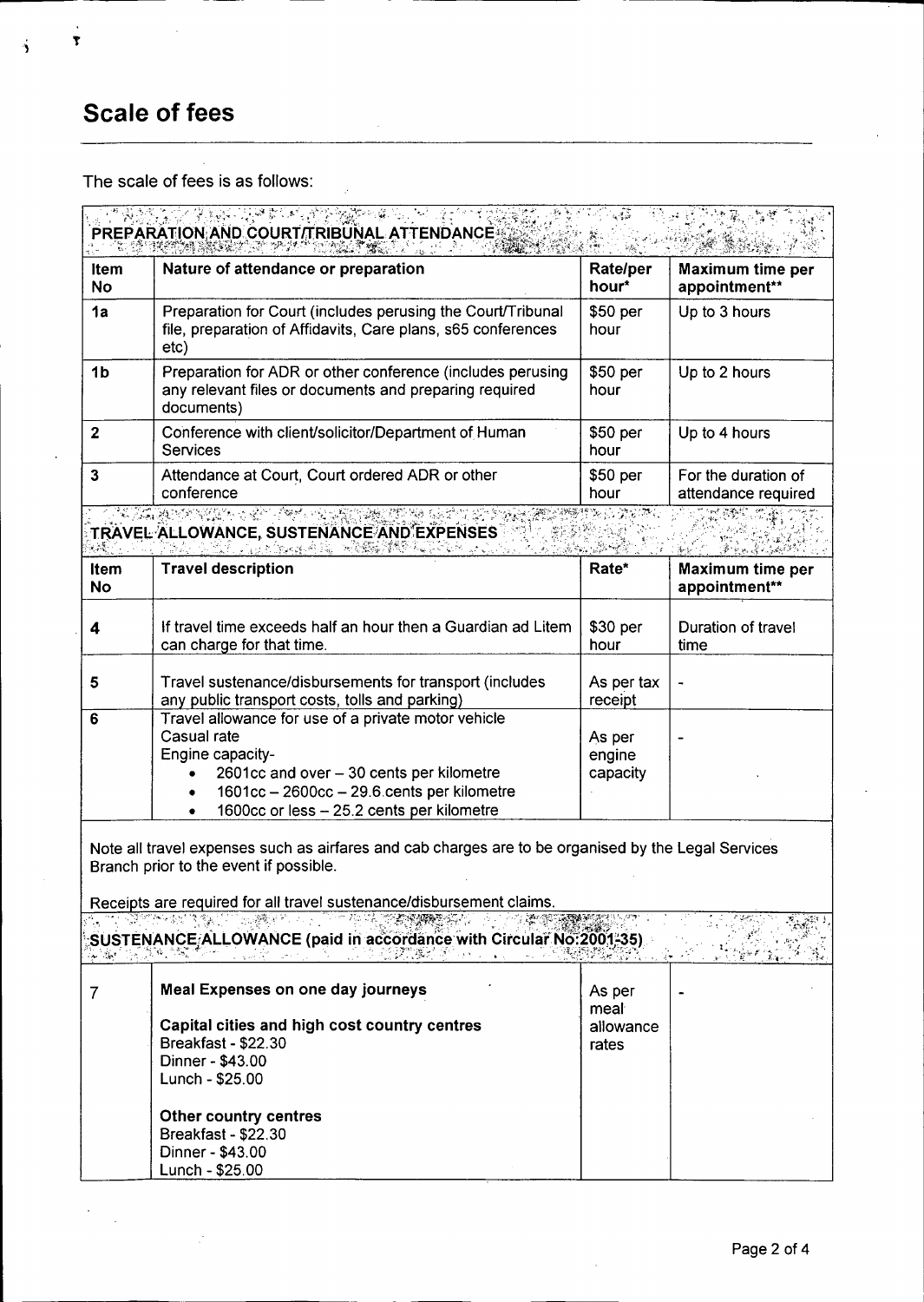|                       | Meal allowances are only payable if the travel:<br>commenced before 6.30am<br>exceeds 100km (return trip)<br>extends beyond 6.30pm                                                                               |                                      |                                                                                   |  |  |  |
|-----------------------|------------------------------------------------------------------------------------------------------------------------------------------------------------------------------------------------------------------|--------------------------------------|-----------------------------------------------------------------------------------|--|--|--|
| 8                     | <b>Overnight sustenance</b><br>Capital cities and high cost country centres<br>As per the rate for the capital city./high cost country centre<br>Other country centres<br>As per the rate for the country centre | As per<br>meal<br>allowance<br>rates | Please contact the<br><b>Legal Services</b><br>Branch for the<br>appropriate rate |  |  |  |
| <b>REPORT WRITING</b> |                                                                                                                                                                                                                  |                                      |                                                                                   |  |  |  |
| 9                     | Where a report is ordered by the court                                                                                                                                                                           | <b>TBA</b>                           | <b>TBA</b>                                                                        |  |  |  |

\* Hourly rates should be rounded to the nearest half hour

\*\* For complex matters the maximum time limits may be extended if pre-approved by the Director or Manager of the Legal Services Branch.